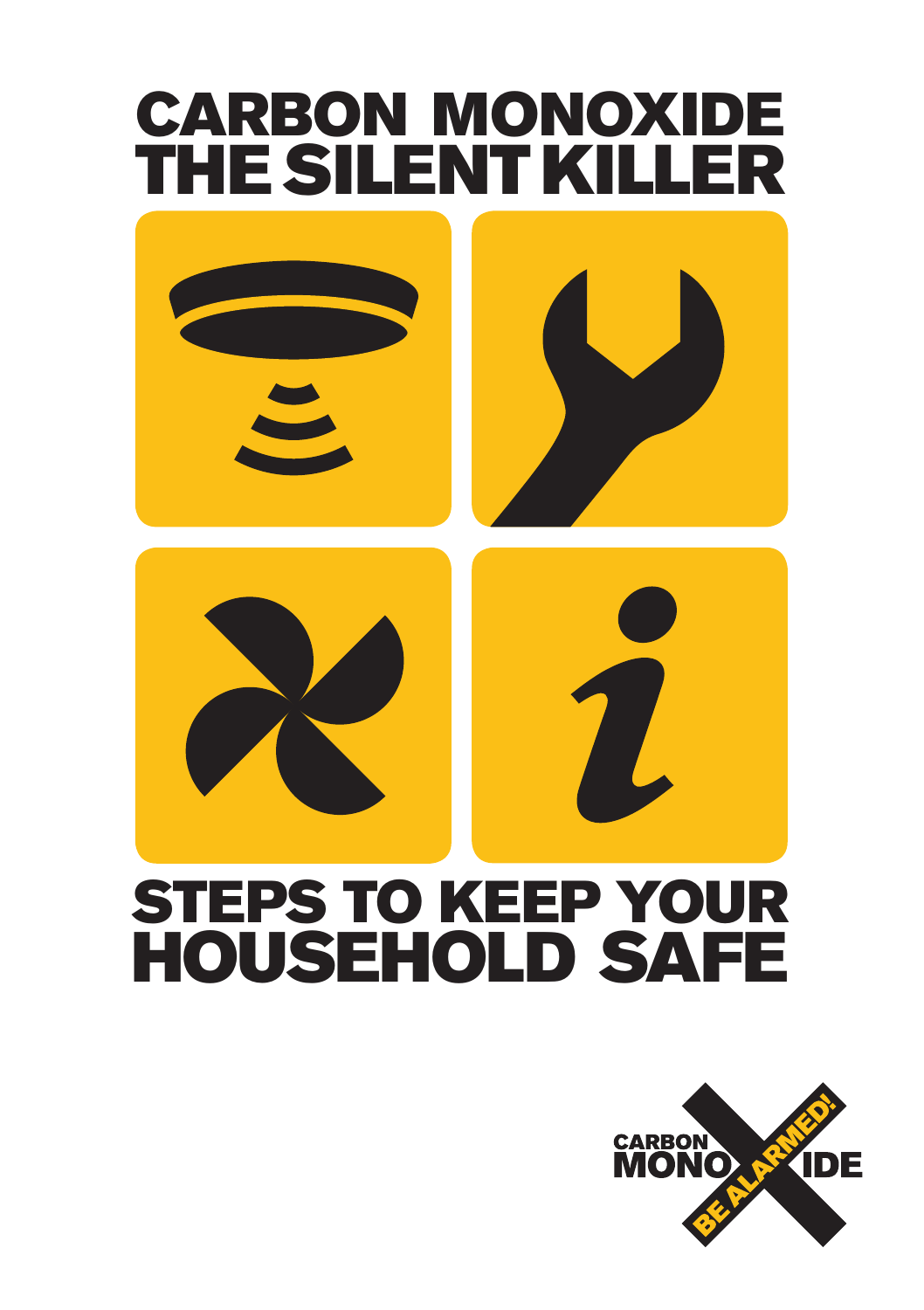

Adele Forbes lost her son and grandparents to Carbon Monoxide in 2006, when she left him to enjoy a fun sleepover with his great-grandparents. She called to check up later in the evening, and nobody answered. When she went round to see what was going on, she discovered that all three had

been fatally poisoned. Adele can't express enough how important an audible Carbon Monoxide alarm is, and hopes her story will convince others to take action and protect themselves from Carbon Monoxide poisoning.

# CARBON MONOXIDE – BE ALARMED!

Carbon Monoxide is a highly poisonous gas that has no colour, taste or smell. It can be produced by any appliances burning gas, wood, oil or coal. Poisoning by Carbon Monoxide can be fatal or cause lasting health damage. Early symptoms can include nausea, dizziness, tiredness and headaches.

There are still deaths each year from Carbon Monoxide poisoning. Some 15 million households in the UK are at risk of Carbon Monoxide poisoning because they do not have an audible alarm.

The six main symptoms of Carbon Monoxide poisoning are headaches, dizziness, nausea, breathlessness, collapse and loss of consciousness.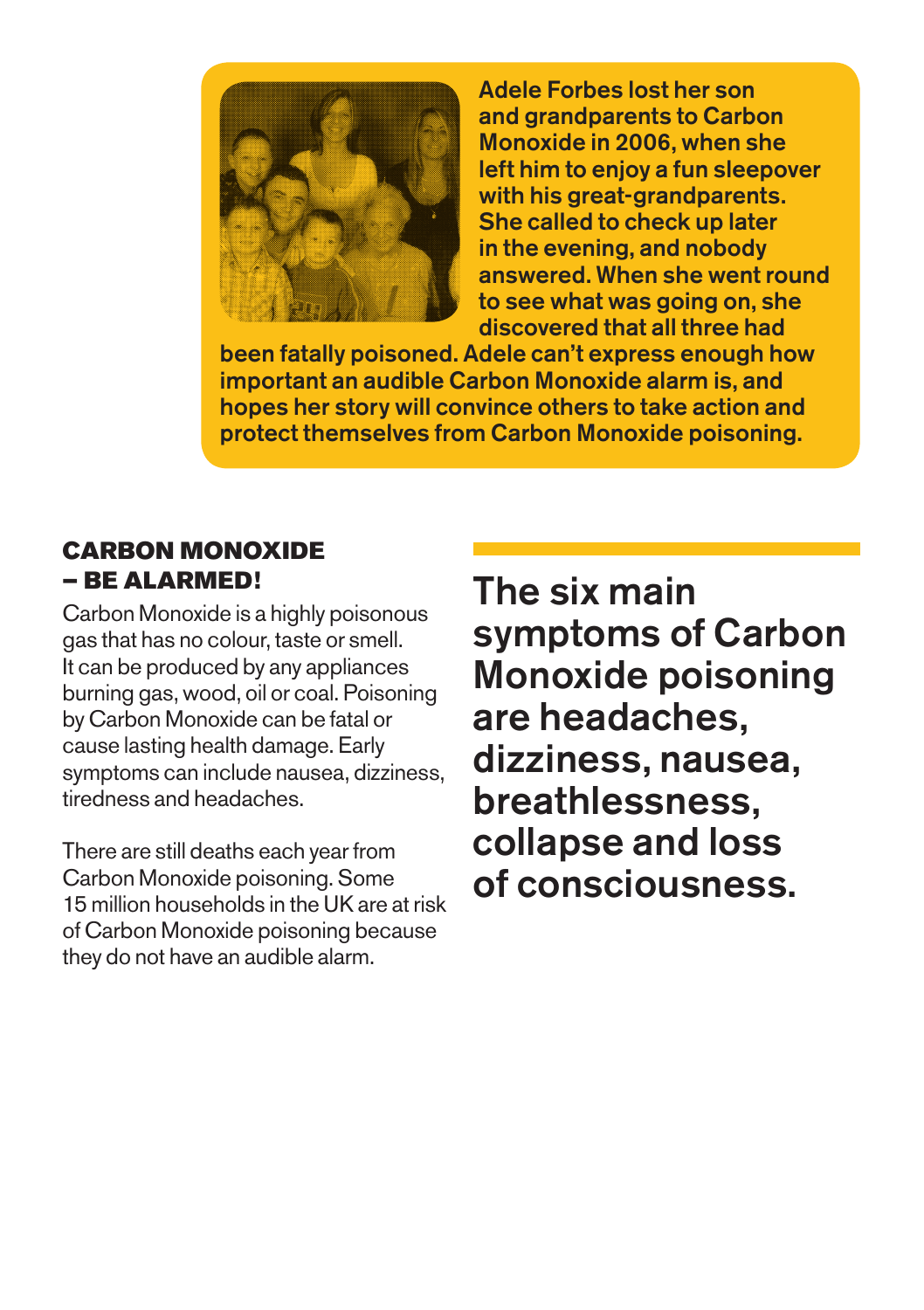

Jude Sellmeyer was training as a nurse when she woke up at 5am one morning feeling severely unwell. When she found her flatmate passed out on the floor she immediately suspected Carbon Monoxide poisoning, due to her medical experience. Jude was rushed, with her flatmate, to hospital where she was placed on intense 24/7 oxygen therapy. She says: "I'm extremely lucky to be alive today – it's only because I was awake for an

early shift that I was aware that I had been poisoned during the night. If I'd slept for an hour longer I wouldn't be here. It's so important that everyone gets an audible Carbon Monoxide alarm to protect them and their family. Get one today – tomorrow could be too late."

## STEPS TO KEEP YOUR HOUSEHOLD SAFE



1. Fit an audible alarm Audible Carbon Monoxide alarms can be bought from many DIY stores, supermarkets and energy

suppliers for around £20. If you are a tenant, your landlord may provide you with one. We do not recommend the use of 'Black Spot' indicators as these are often inaccurate and will not alert or wake you if Carbon Monoxide is present.



2. Service your appliances Make sure all fuel-burning appliances are serviced annually by an engineer who is qualified and registered

with the appropriate organisation: Gas Safe Register (gas), HETAS (solid fuel) or OFTEC (oil). If you live in rented accommodation with gas appliances your landlord must provide you with proof that a registered engineer has serviced the gas appliances within the last 12 months.



#### 3. Don't block ventilation Make sure that vents, flues and chimneys aren't blocked. Chimneys should be swept at least once

a year – or more often if used heavily.



### 4. Know the signs

The six main symptoms of Carbon Monoxide poisoning are headaches, dizziness, nausea,

breathlessness, collapse and loss of consciousness. A key indication that Carbon Monoxide may be the cause is if symptoms disappear or get better when you leave the home and come back when you return. Look out for sooting or staining on or around your appliance and for gas appliances burning with a lazy yellow or orange flame rather than a sharp blue one. Excessive condensation in the room where the appliance is installed is another sign.